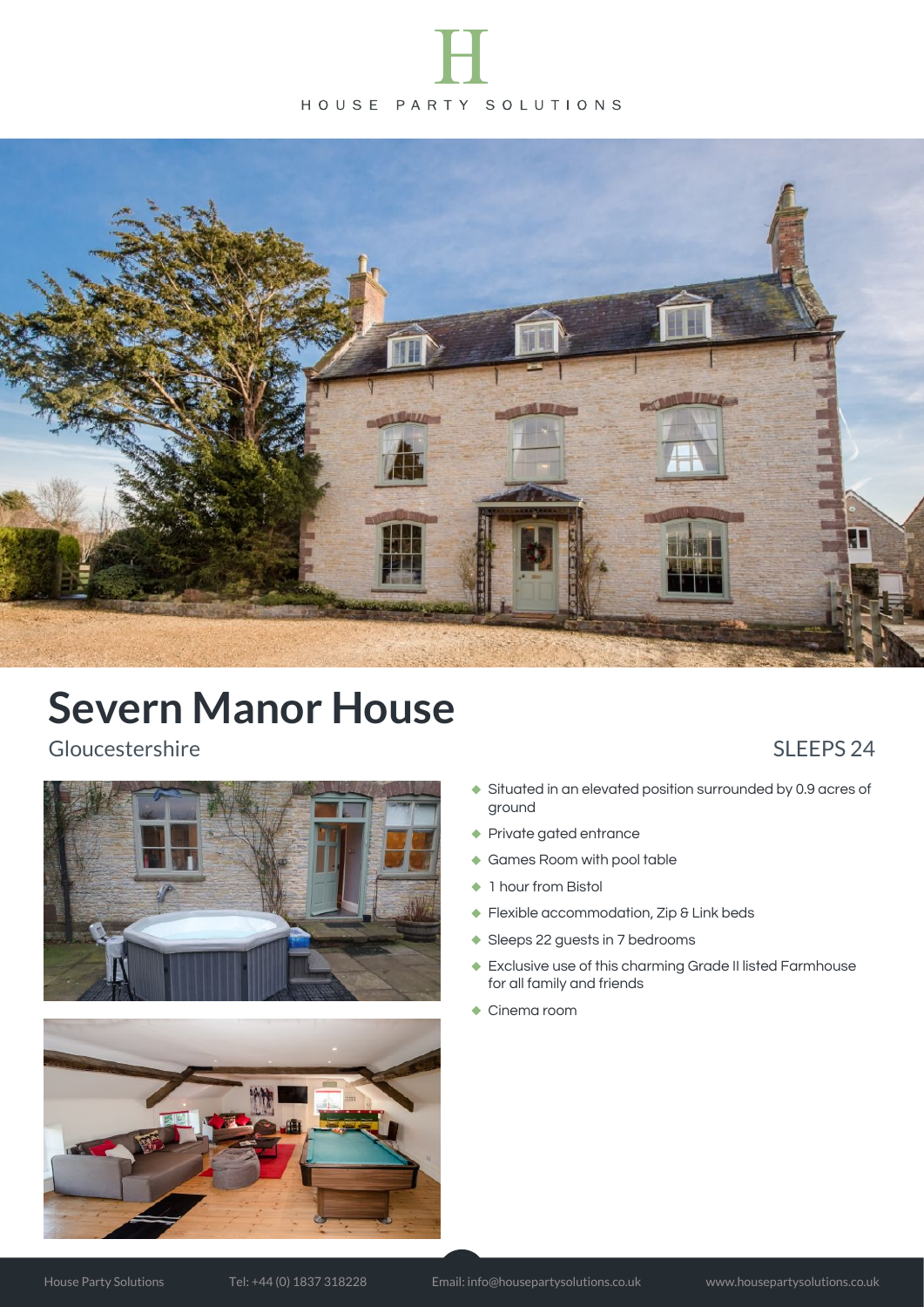



#### OVERVIEW

Recently renovated and refurbished to a very high standard. Severn Manor House is nestled within its own grounds hidden behind a private gated entrance, giving you complete exclusivity and tranquillity for all celebrations and events. The rural village of Westbury on Severn is close by and offers a traditional pub, beautiful walks and a striking parish church to name but a few. Having Bristol less than 1 hour away really does make access from airport, train and car accessible.

Beautifully decorated and presented all year round Severn Manor House would be the perfect home from home escape offering guests the relaxation and exclusivity you crave. With private gardens and games room this property also provides all aspects required for those special landmark birthdays and celebrations.

Located just North of the Cotswolds, location is impeccable if day trips are of interest, Cardiff or the town of Cheltenham very viable and highly recommended.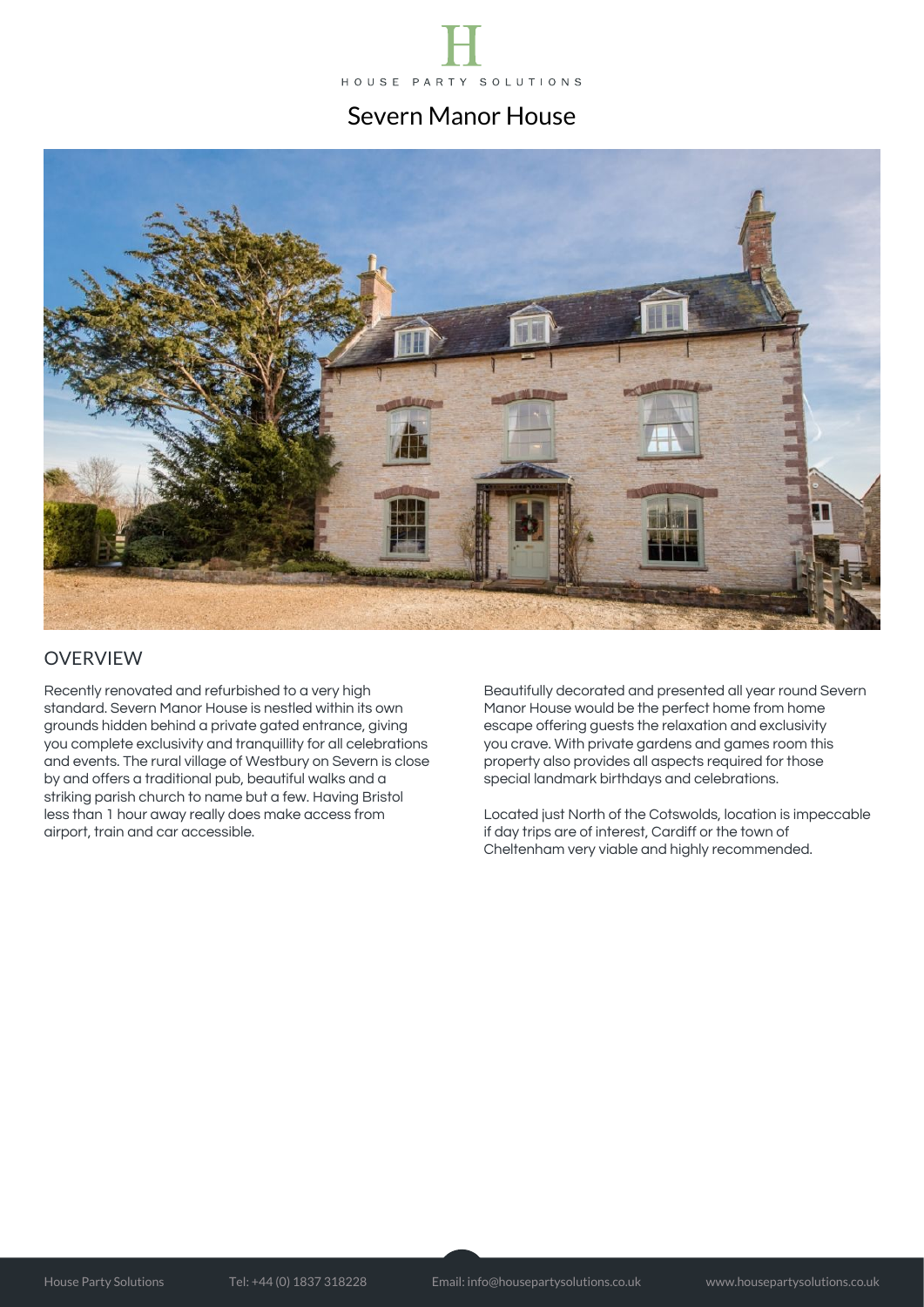

#### YOUR STAY

#### **Number Accommodated**

 $22$ 

#### **Number Of Bedrooms**

- $\bullet$  7
- ◆ Offering flexible accommodation on Zip & Link basis.

#### **Number of Bathrooms**

- ◆ 3 bathrooms
- Master bedroom with en-suite

#### **Bedroom and Bathroom configuration**

- Master bedroom with super king bed and en-suite shower room
- Twin or super king room
- ◆ Family suite with super king and twin beds can be altered to 4 single beds
- Family suit with super king and twin beds can also be altered to 4 single beds
- Large bathroom with roll top bath and wet room
- ◆ Double bed with 1 single bed
- Double bedroom
- ◆ Family suite with super king and twin beds can be altered to 4 single beds
- ◆ 2 double sofa beds available in the games/cinema room
- Ground floor cloakroom

#### **Dinning Capacity**

- ◆ Dinning room seats 20
- Kitchen dinning table seating 6

#### **Catering**

- ◆ Self catered or catered.
- Recommended caterers can be provided upon request.

#### **Facilities**

- Games Room
- ◆ Cinema Room
- Board Games
- ◆ Pool Table
- $\triangle$  BBQ
- ◆ Private parking
- ◆ Darts
- ◆ Netflix
- Hot tub (additional charge)

#### **Check in / out Times**

◆ Please enquire

#### **Pets**

◆ Not suitable for pets

#### **Disabled Facilities**

◆ Please enquire

#### **Stag & Hen Parties**

◆ Not suitable for Stag or Hen parties - sorry.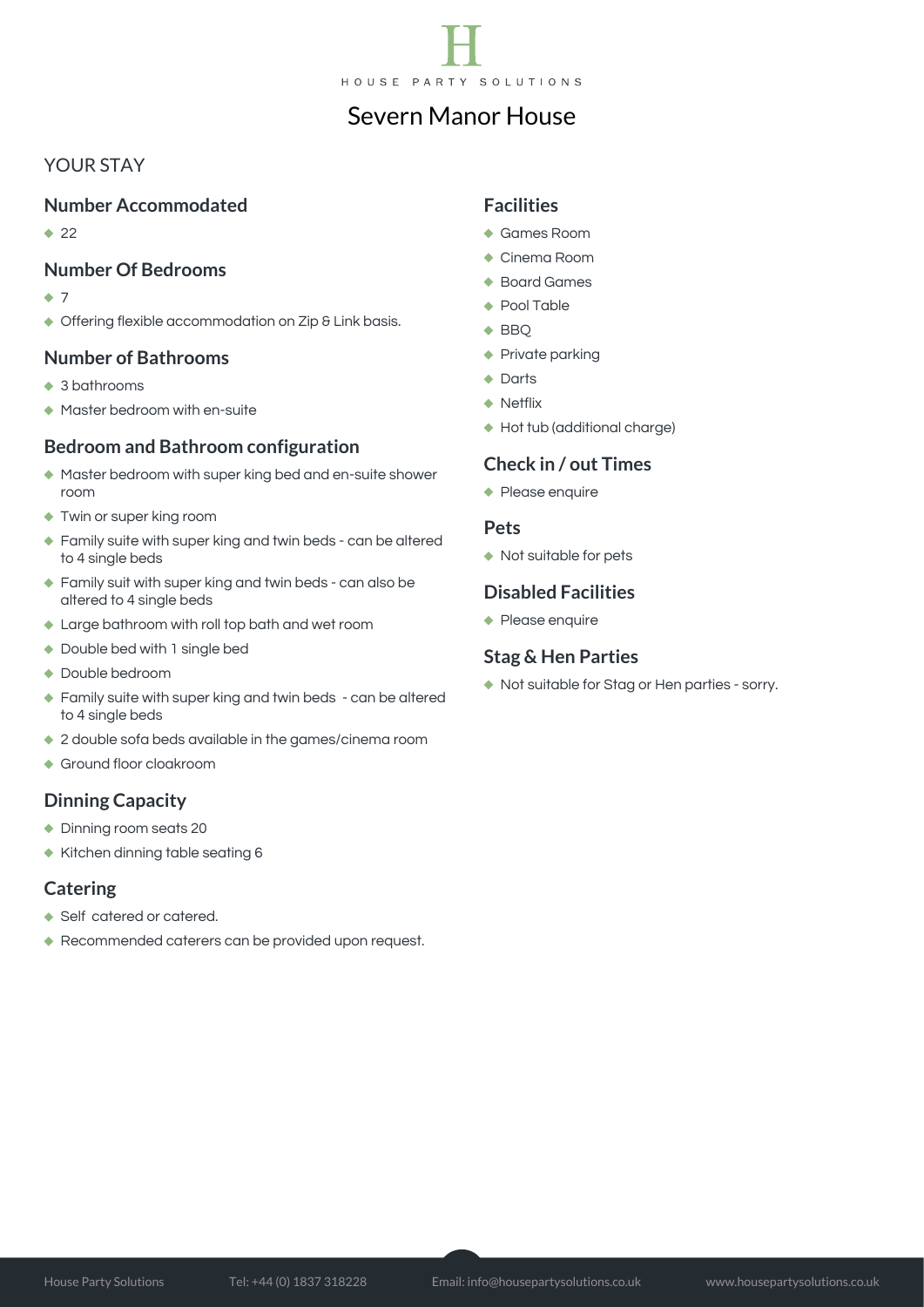

#### ACTIVITIES

#### **Onsite Activities**

- Please enquire for activity arrangement
- Games room
- ◆ Private land

#### **Local Activities**

- Canal boat trip along the River Severn please enquie for information.
- Roadway Hill golf course
- ◆ Go Ape
- Clay pigeon shooting Chessgrove shooting school
- ◆ Spa Days Hallmark hotel, Gloucestershire
- ◆ Shopping The Gloucestershire Quays
- Paintballing Go Ballistic







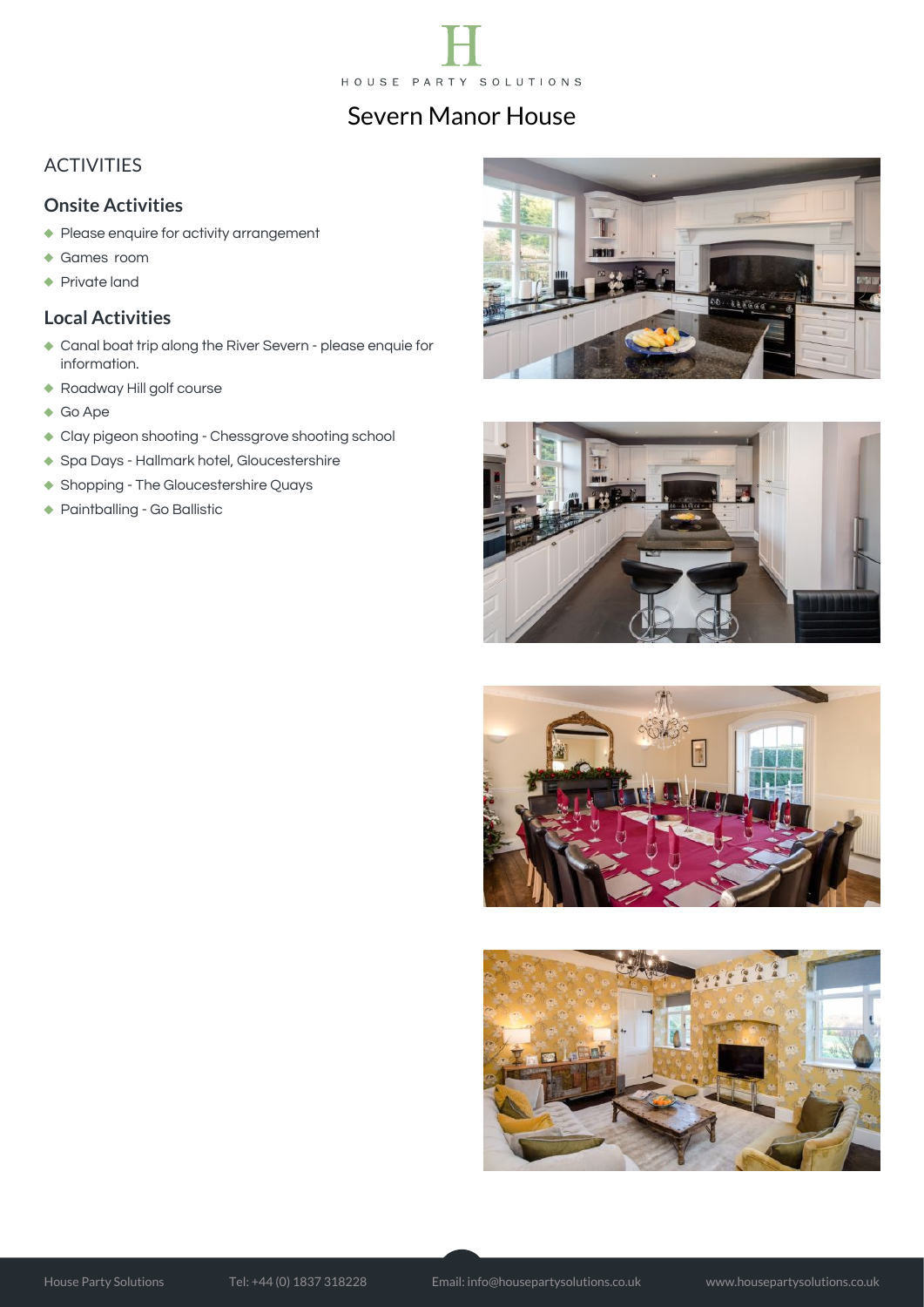

### LOCATION

#### **Distance From**

- ◆ London 2hr 25 minutes
- ◆ Bristol 57 minutes
- Cheltenham 27 minutes
- ◆ Cardiff 1hr 9 minutes
- Manchester 2hr 48 minutes

#### **Nearest Airport**

- Bristol airport 1hr 11 minutes
- Birmingham airport 1 hour

#### **Nearest Railway**

Gloucester station - 15 minutes

#### **Nearest Town**

Cheltenham - 30 minutes

#### **Distance to nearest Village**

Westbury-on-Severn - 1 mile







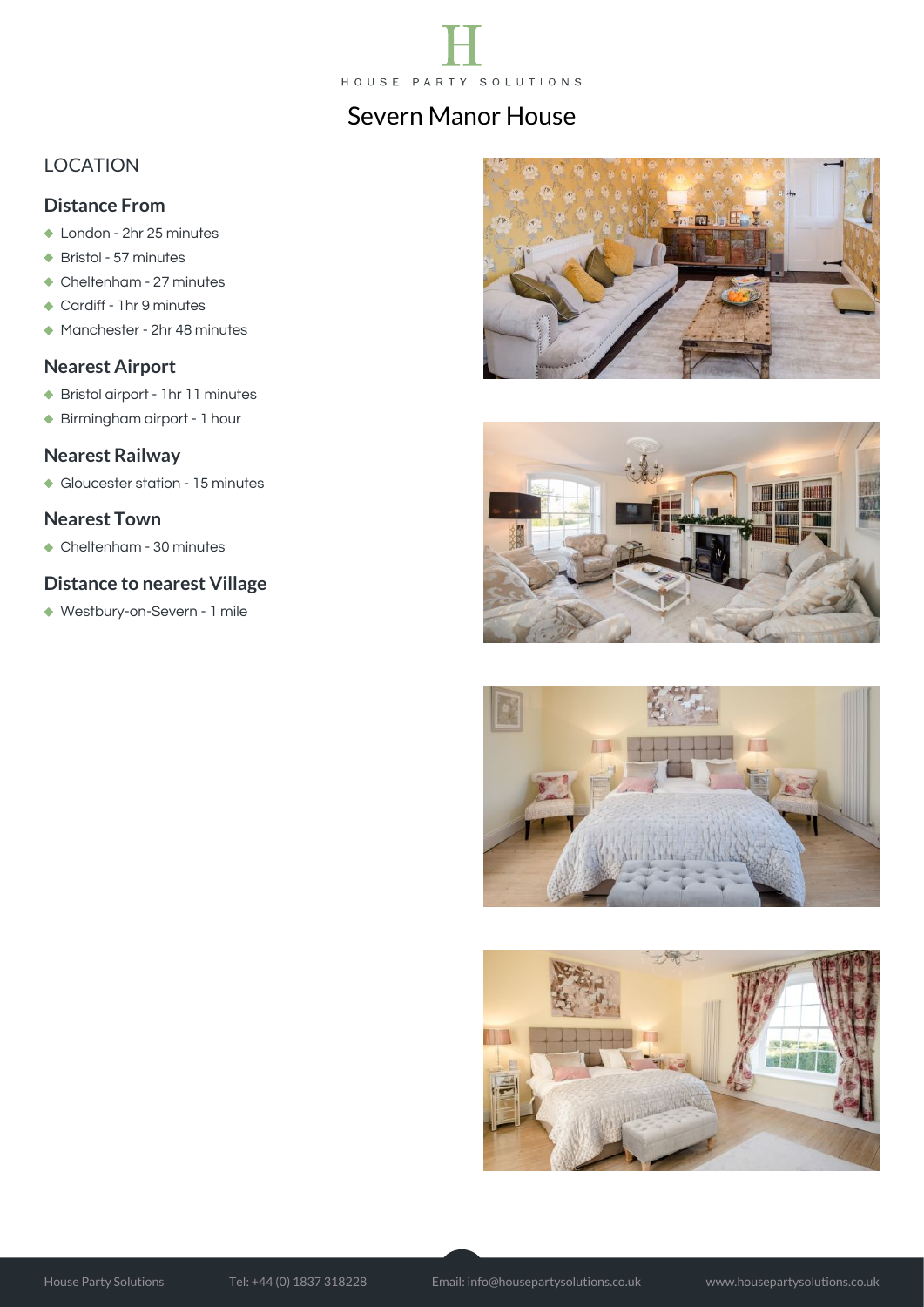



#### PRICES

2022

#### **Weekend**

- ◆ 2 nights £3,885
- ◆ 3 nights £4,672

#### **Midweek**

◆ Please enquire

#### **Weekly**

◆ Priced from £5,350

#### **Christmas & New Year**

- Christmas please enquire
- New Year please enquire

#### **Booking terms**

- ◆ 40% deposit required to secure the dates
- The remaining balance is then due 4 weeks prior to arrival
- Refundable damages deposit of £1,000 due 1 week prior to arrival